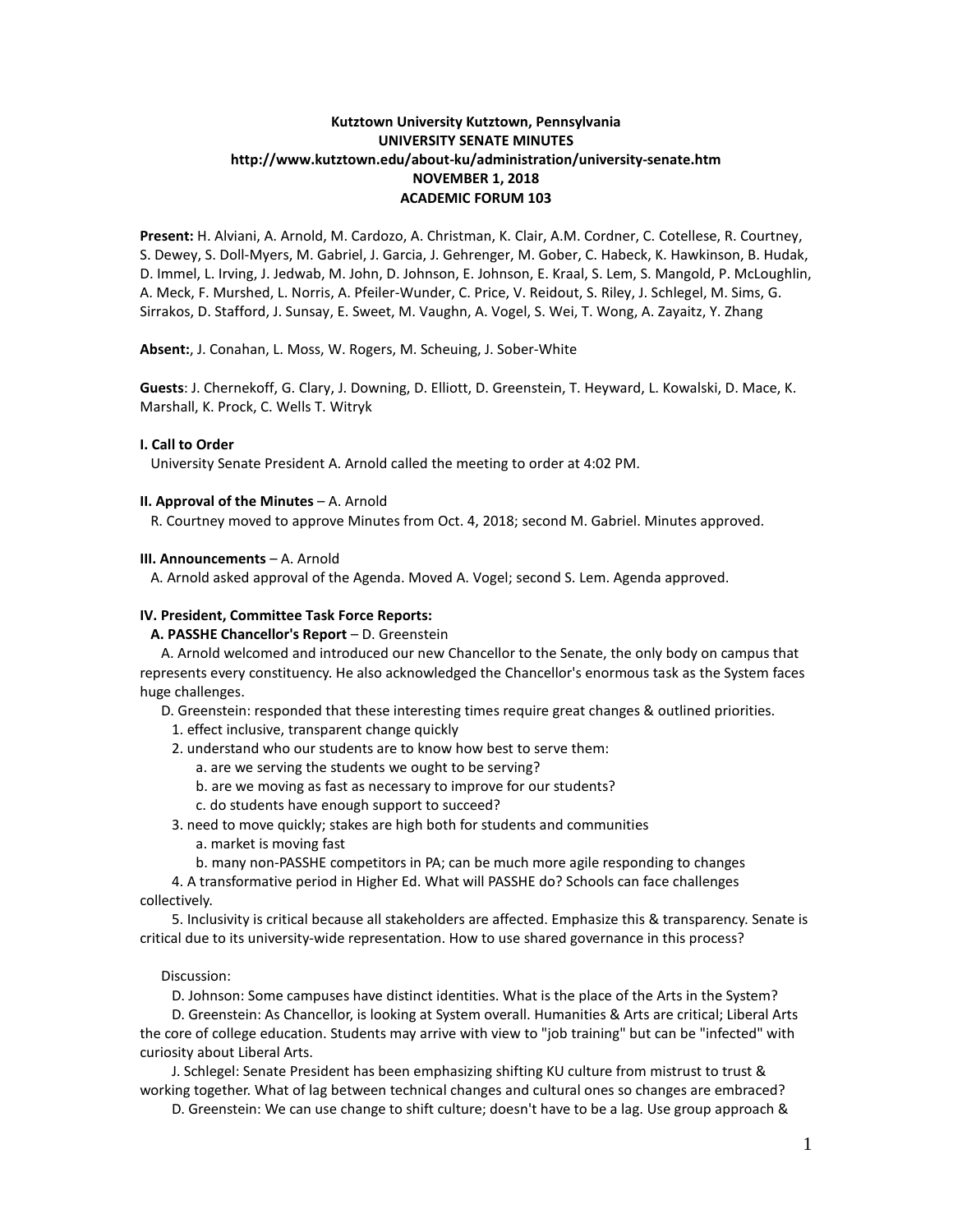transparency as work through changes together. Example: realign budget working together at all levels.

 E. Johnson: Affordability & delayed financial aid impacts many students' ability to buy what's needed at start of the semester, putting them at great disadvantage.

 D. Greenstein: Timely financial aid is needed & will work w/ PA Legislature to that end. Focus on what one can control, what one can influence; set aside what is beyond either.

 T. Wong: Grad Students aren't permitted to hold sections to reinforce key concepts. Rigidity of the CBA limits how much students can learn.

 D. Greenstein: supplemental instruction in STEM disciplines is a problem. There has been success in undergraduates leading sections.

A. Arnold: How can you impact the CBA so individual universities can flex in such situations?

D. Greenstein: Depends on what the Union brings to the table.

 D. Greenstein: Primary goal is to move to an environment where each university makes more decisions & there is much less top-down. For example, ask each university to develop a plan to maximize students & align budget with that.

 S. Lem: Has been following APSCUF notifications. It seems we're on the cusp of a cultural shift away from impasse; discussions between the Chancellor's office & APSCUF much less adversarial. Can you address; perhaps insights to help KU's APSCUF pursue similar strategies with Admin.

 D. Greenstein: [APSCUF President] K. Mash and I attended a Mending Fences presentation. Listen to those with experience who are also passionate about student success. Find major underlying disagreements to discuss & develop trust. Example: Budget dysfunction.

 E. Kraal: Appreciates D. Greenstein's tone & collaborative focus. What of competition both within KU & PASSHE schools?

 D. Greenstein: instead of bilateral competition between PASSHE schools for funds, build collaboration opportunities. Competition & mistrust is product of PASSHE history. Market is only so big; PASSHE schools must come together. KEY: The System no longer works & needs to embrace a new reality.

A. Christman: Excellent questions. We staff are here to serve students too.

 V. Reidout: SCUPA is on front lines for students. Appreciates D. Greenstein looking at students holistically.

D. Greenstein: Yes; harness energy to support students, work together to develop & meet goals.

K. Clair: Programs with high retention rates could perhaps share best practices they've found.

 C. Price: Much collaboration in my area for GLBTQ support. Will there be more support for such students?

D. Greenstein: Aware of non-conforming students; ALL students matter.

P. McLoughlin: What is the plan for Cheyney?

 D. Greenstein: PASSHE schools have small school problem of scale. What is optimal to be sustainable? Optimal operating scale is around 8,000 students. Collaboration & shared resources can address this. No institution is fine on its own. Race, race equity, economic background are all critical factors. It's our responsibility to address to close accomplishment gap.

P. McLouglin: Would you merge Cheyney & West Chester?

 D. Greenstein: No. Merging the country's oldest HBCU with a much larger, mainly white university is not right.

A. Arnold: Thanked D. Greenstein for his time & insights; Senate applause for Chancellor.

### **B. Senate President's Report** – A. Arnold

 To streamline, we are moving to written reports, to be posted a week before our monthly meeting. Senators please read reports to prepare; meeting time for questions/discussion of reports.

 Each Tuesday at 2 PM, Senate Executive will meet. Every Senator is encouraged to attend, to bring forward matters from constituents &/or topics of particular relevance. The more input, the better.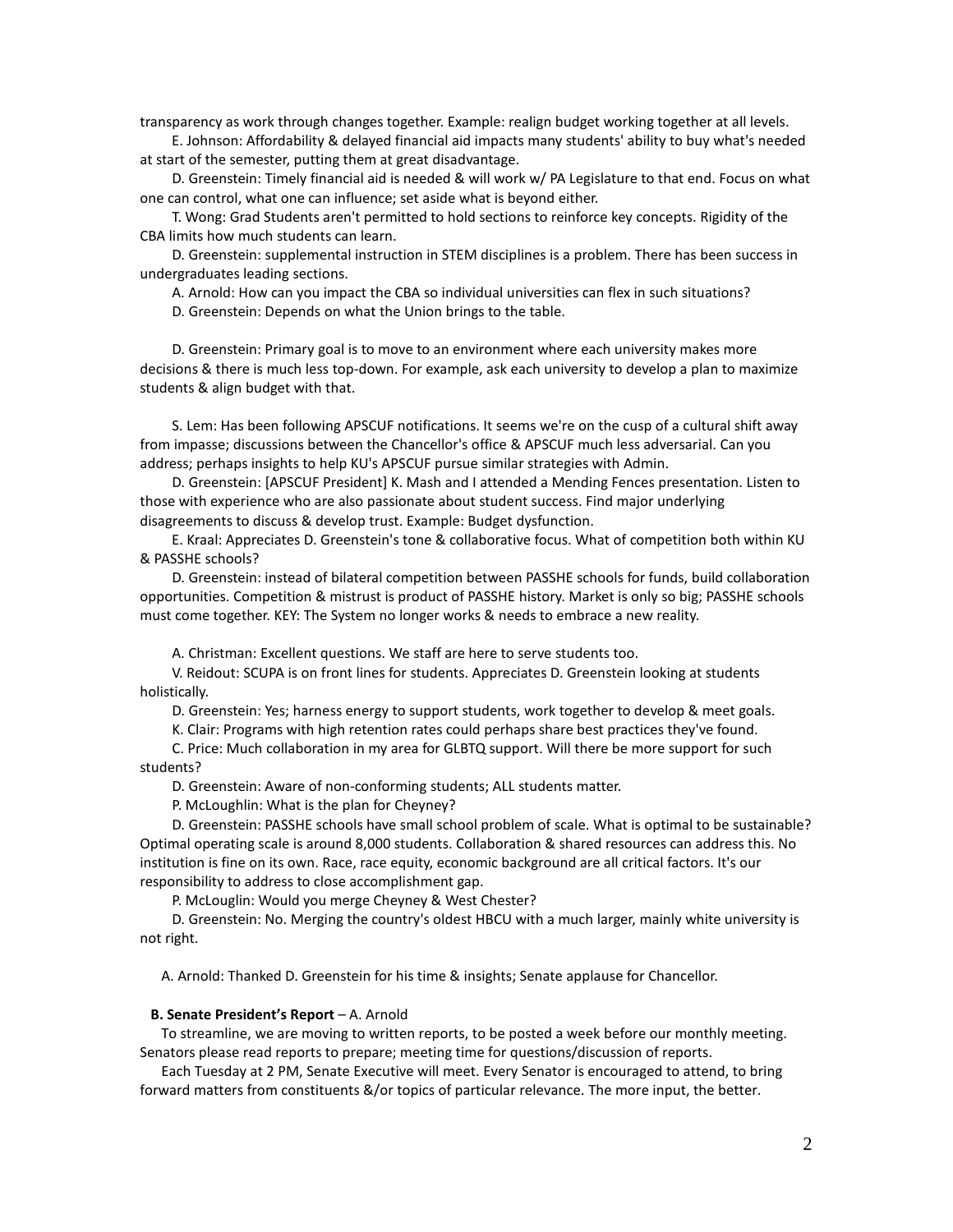## **C. Senate Vice President's Report** – A. M. Cordner, Chair, Committee on Committees (CoC)

 A. M. Cordner presented a slate of appointments to University Committees determined by CoC for Senate approval. No Discussion. Appointments Approved.

 CoC is moving forward to become a communication hub for Committees & Commissions with overlapping missions & areas of focus.

#### **D. University President's Report** – K. Hawkinson

No report; President with Chancellor.

### **E. University Provost's Report** – A. Zayaitz

No report: Provost with Chancellor.

# **F. Student Government Board (SGB) Report:** – B. Hudak

1. SGB leaders met with Chancellor Greenstein this morning.

2. Fall Fest for all students; over 25 student organizations are participating.

 3. Much social media over SGB's Paint the Town Gold event; athletics groups will be involved next year to grow the town/gown event.

4. SGB will have a shuttle to get students to Maxatawny 3 Precinct throughout election day.

 5. SGB is working with Academic Affairs to develop an Advisement Checksheet to maximize time with advisors.

- 6. SGB budget process is moving forward.
- 7. There will be a Diversity Conference in Feb. 2019
- 8. There are 11 seats to fill on SGB.

 9. Input about Last Weeks Issues: Students are adamant that they want no finals on Monday so they have a day to prepare. Housing requires students to move out two hours after last exam. This puts huge stress on students & impacts their ability to perform well; they can't pack & study simultaneously.

J. Schlegel: How can Senate help SGB get timely appointment of a student to the Council of Trustees?

 B. Hudak: We have an ambitious timeline; the goal is to have a name submitted to Governor's office by winter break. The student then remains in the position until they graduate. Current vacancy is due to the trustee stepping down over the summer. Normally, they would attempt to identify a student earlier.

J. Schlegel: suggested starting the process over winter break for a student Trustee to start in Fall.

#### **G. Chief Assessment Office Report** - K. Prock

1. Past workshops are available online for anyone to consult.

2. Next workshop is on how to collect data (student work).

3. ALL programs have submitted their SLOs & curriculum maps; cooperation greatly appreciated.

- 4. Academic Assessment Council in process of feedback on the above.
- 5. January 14: there will be a workshop on data analysis.
- 6. Nov. 15: rubrics for the Fall semester due to Deans' offices

#### **V. New Business**

A. Posthumous Degree: Mr. Edwin Njoroge - A. Arnold

 Mr. Njoroge was a Computer Science major in good standing who had earned 107 credits; Chair of Computer Science has asked that the degree be awarded. No discussion. Petition unanimously approved.

### **VI. Elections, President and Secretary -** J. Garcia

 Currently there is one nominee each for President & Secretary of University Senate. Further nominations are encouraged. Email J. Garcia w/ statement to self-nominate; deadline is Nov. 15. Nominations will also be taken from the floor at the December meeting when elections will be held.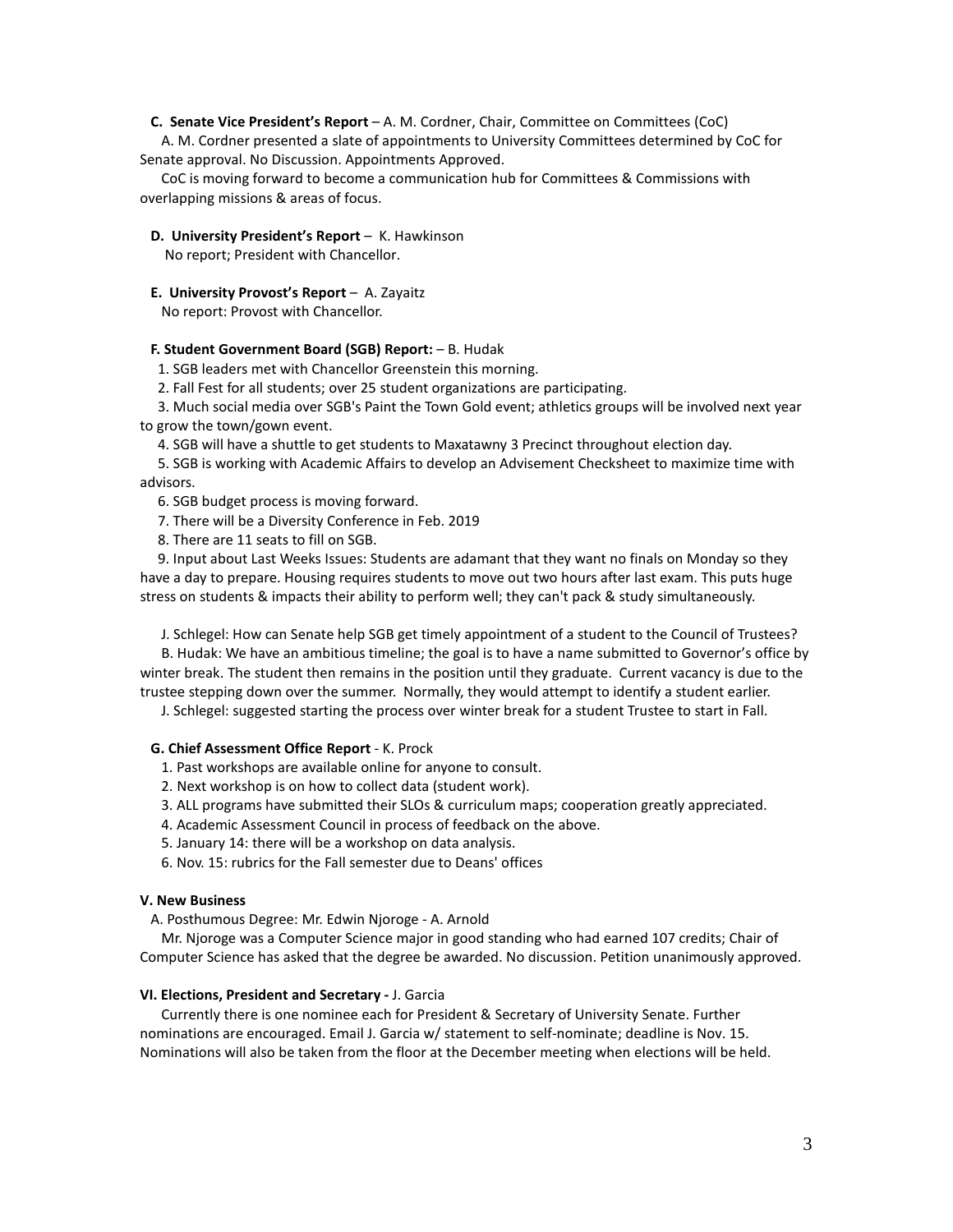#### **VII. Unfinished Business** - A. Arnold

A. First Week(s) Problem Memo (Progress)

A. Arnold: Progress continues on this complex issue.

 J. Downing: Early adoptions are working; Bookstore goals already far exceeded. Last Spring, 43% early adoptions; this Fall, 74%! Books & materials are posted ASAP for students to access; great assistance to them for how to make best use of financial aid.

 Question about no adoptions for Indep. Study/Individ. Instruction: only 1% of overall adoptions. Particularly an issue w/ Education programs/Pro-Seminars. Information being shared w/ those programs. Important: Faculty can enter textbook adoption for up to four semesters.

 A. Arnold: We also need to address "Syllabus Week": some faculty don't use the week due to drop/add. Senate can help build consensus of expectations for first week academics.

B. Academic Policy Report - D. Mace, Chair, Academic Standards & Policy Committee (ASPC)

 1. ACA-054: International Undergraduate Tuition Waiver: ASPC believes this is not an academic policy & unanimously supports shifting this to Guidelines for the International Admissions office. No discussion. Unanimously approved.

 2. ACA-086: Regalia Policy: ASPC unanimously agrees that policy is about approved academic regalia (such as cords, stoles, medallions, pins), not about decoration. Dean of Students or Designee must approve groups wanting to have such regalia for graduation ceremony.

Discussion:

 B. Hudak: SGB has discussed with President. Students feel robbed of their right to express themselves but President is not convinced.

G. Sirrakos: "Criterion" too vague; must be highly specific.

J. Schlegel: Veterans are permitted to wear uniforms instead of regalia; policy must include this.

 S. Mangold: Regalia under ACA-086 is intended to recognize achievement of note or leadership, not just membership in an organization. Issue is not about decorating caps but only academic regalia.

E. Meck: Is there no formal policy about decorating academic regalia such as caps?

S. Mangold: No but President is adamant that caps not be decorated.

D. Mace: ASPC never considered issue of caps; just regalia as recognition of achievement.

A. Arnold: Issue of embellishing caps falls outside of ACA-086.

R. Courtney: We need to hear more from the President about embellishment.

S. Mangold: Decorating caps & such are about individualism; policy is about another issue.

P. McLouglin: Caps are part of regalia, though.

 A. Arnold: Point of Order: Do not talk across each other. Need to preserve civility. Senate President determines who speaks next.

 A. Vogel: Publish criteria and clarify difference between official recognition & decoration. Why aren't students included in this policy determining criteria?

 D. Johnson: There are good reasons to consider this further. Move to postpone; second B. Hudak. Parliamentarian S. Lem: This is debatable.

 D. Johnson: Recommend reconsider at February 2019 meeting; policy can't be in place by December graduation and there will be more time to report to constituents; ASPC will have more time.

D. Mace: ASPC agrees to February consideration.

Motion to reconsider ACA-086 in February 2019 unanimously approved.

3. ACA-YYY: Graduate Studies Course Grading Policy:

D. Mace: This is a continuation of a policy change for graduate level grading.

 C. Wells: Adding Pass/Fail option is needed to complete all options for graduate grades. No Discussion. Policy unanimously approved.

 4. ACA-074: Second Degree: Policy pertains to allowing academic programs to determine relevance of coursework for previous Master's degree to apply to a second Master's degree. Chancellor's office had asked for clarification of wording. No discussion. Revision unanimously approved.